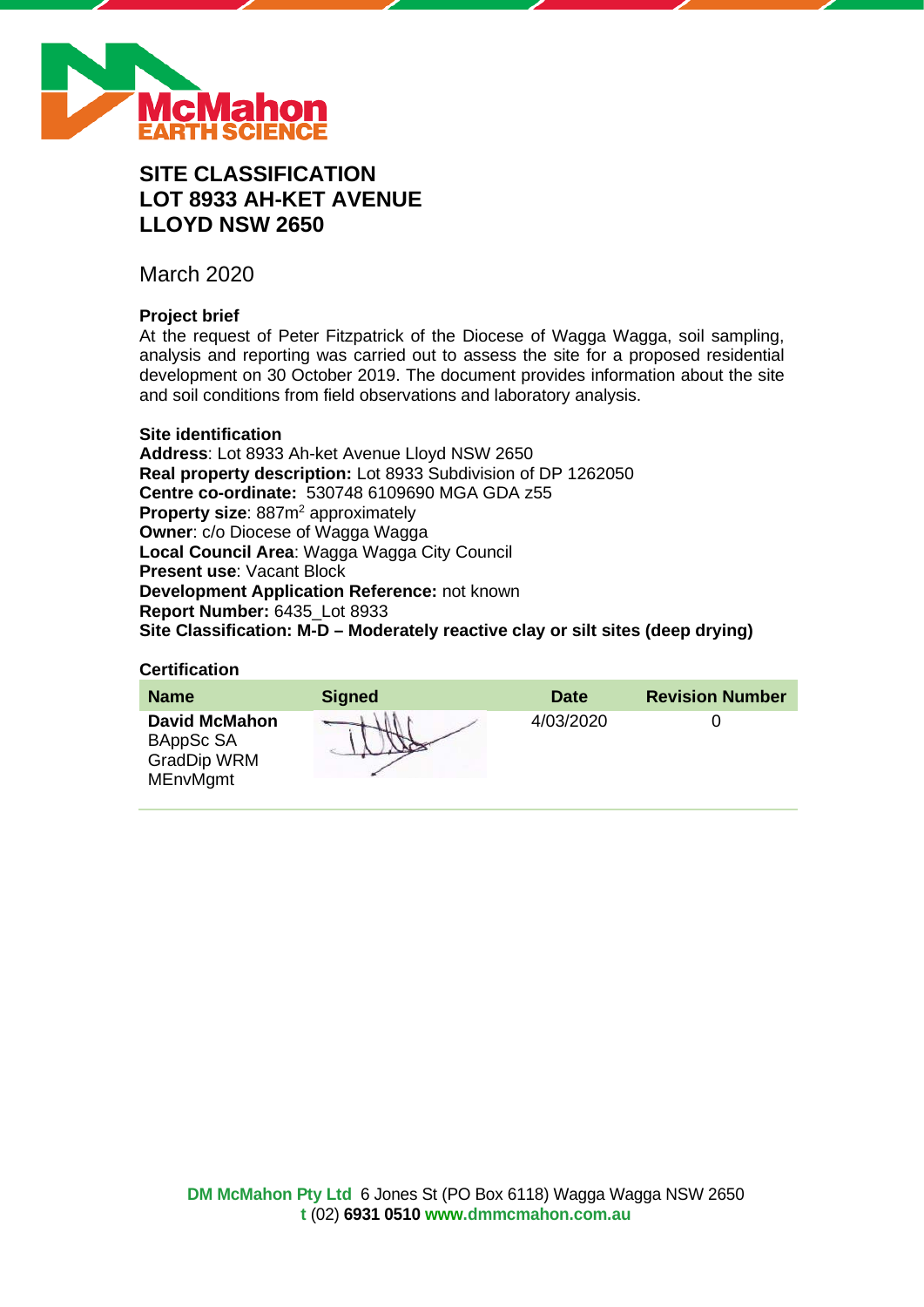### **Physical characteristics of the site**

A desktop review and investigation of the topography, hydrology, soil, lithology, geology and hydrogeology of the site has been undertaken and are as follows:

# **Topography**

The Lake Albert 1:25,000 Topographic Map (Sheet 8327-1S) indicates that the site is located at an elevation of approximately 235m AHD. The site landform is classed as a simple slope and the slope class is gently inclined.

### **Vegetation**

The site is devoid of vegetation.

### **Hydrology**

The nearest named waterway is Stringybark Creek located 3414m to the south east of the site. Due to the relative incline of the site, rainfall is likely to both run off and infiltrate into the relatively permeable topsoil.

### **Weather**

The average rainfall for Wagga Wagga is approximately 526.8mm per annum, with the wettest months being October, June and July. Annual mean evaporation for the region is 1715.5mm with mean daily evaporation ranges from 1.2mm in July to 9.2mm in January. Wagga Wagga is characterised by cold wet winters and hot dry summers with mean maximum temperatures ranging from 12.9°C in July to 31.9 °C in January and mean minimum temperatures ranging from 1.3ºC in July to 15.9ºC in February. Rainfall, temperature and evaporation data from Wagga Wagga Agricultural Institute 73127 (www.bom.gov.au).

### **Soil & Landform**

The site lies within the mapping unit ld from the Soil Landscapes of the Wagga Wagga 1:100 000 Sheet (DLWC, 1997). The map unit ld is described as:

# *ld – Lloyd (Erosional Landscapes)*

*Landscape*: rolling low hills on Ordovician metasedimentary rocks. Local relief 30–90 m; slopes 10–20%. Broad crests and ridges; long waning mid to lower slopes; broad drainage depressions. Variable rock outcrop 0–50%. Extensively to completely cleared mid to high open-forest.

*Soils*: shallow (<0.5 m), moderately well-drained Paralithic Leptic Rudosols (Lithosols) on some crests, ridges and upper slopes; deep (1.0–1.5 m), imperfectly drained Red Kurosols (Red Podzolic Soils) on other crests and upper slopes; moderately deep (0.5– 1.0m), moderately well-drained Red Chromosols and Kurosols (Red Podzolic Soils) on mid to lower slopes; and moderately deep (0.5–1.0 m), imperfectly drained Brown Kurosols (Yellow Podzolic Soils) in drainage lines.

*Limitations*: high erosion hazard; steep slopes (localised); localised rock outcrop; localised poor drainage; localised waterlogging; foundation hazard (localised); mass movement; shallow, stony and strongly acid soils (on ridges and upper slopes); localised aluminium toxicity; localised salinity.

# **Lithology and Geology**

Undivided Ordovician metasedimentary rocks—thinly interbedded siltstones, shales and phyllites, with minorschists and minor quartzites. Lithology is highly variable

over a short distance. Relatively thick (1 m to several metres) colluvial and slopewash clayey sediments occur on lower slopes and in drainage depressions. There is generally no rock outcrop, but occasionally <50% (at sites usually underlain by sandstone).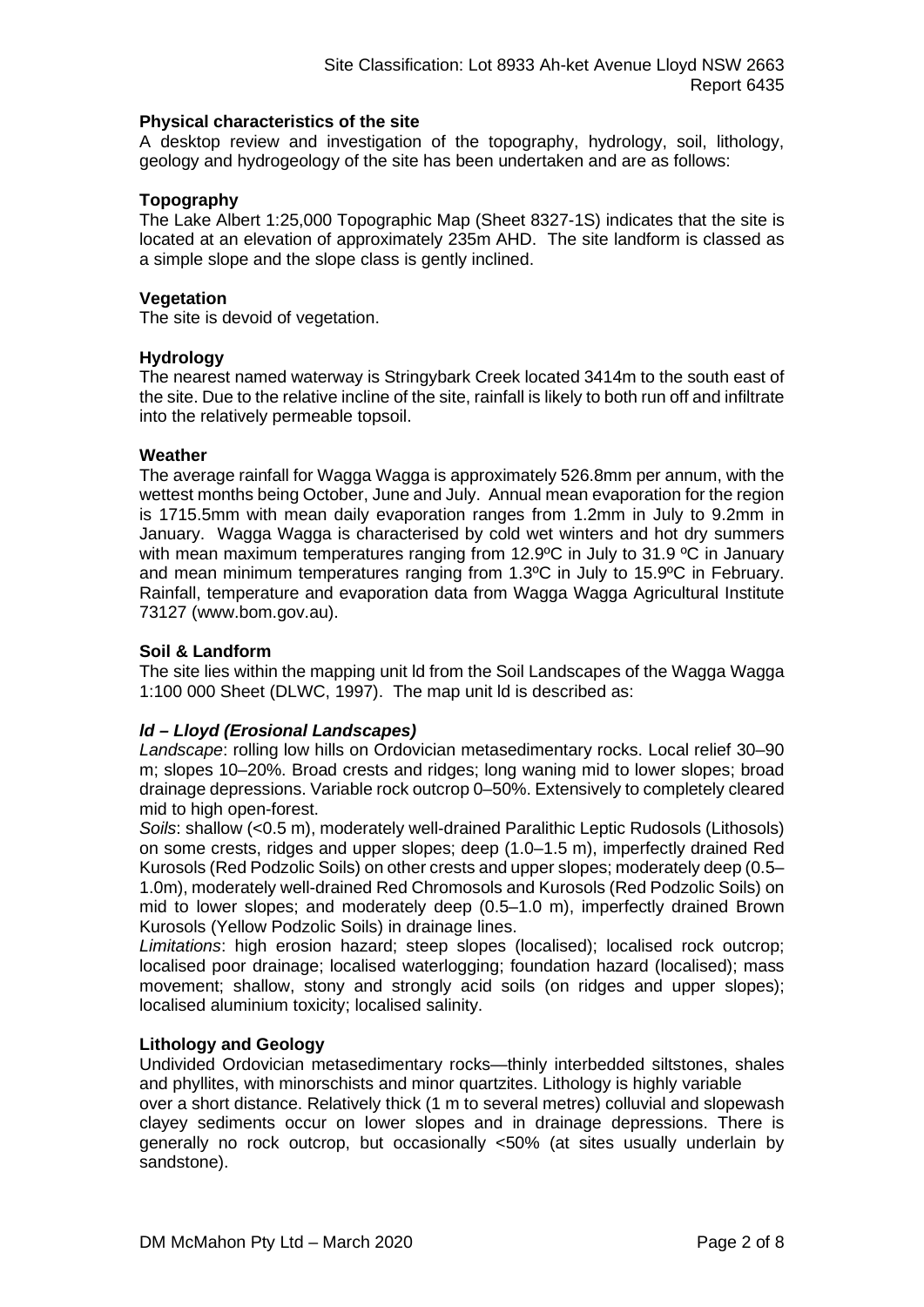# **Hydrogeology**

From the Geoscience Australia hydrogeology dataset, the groundwater beneath the site is described as porous, extensive highly productive aquifers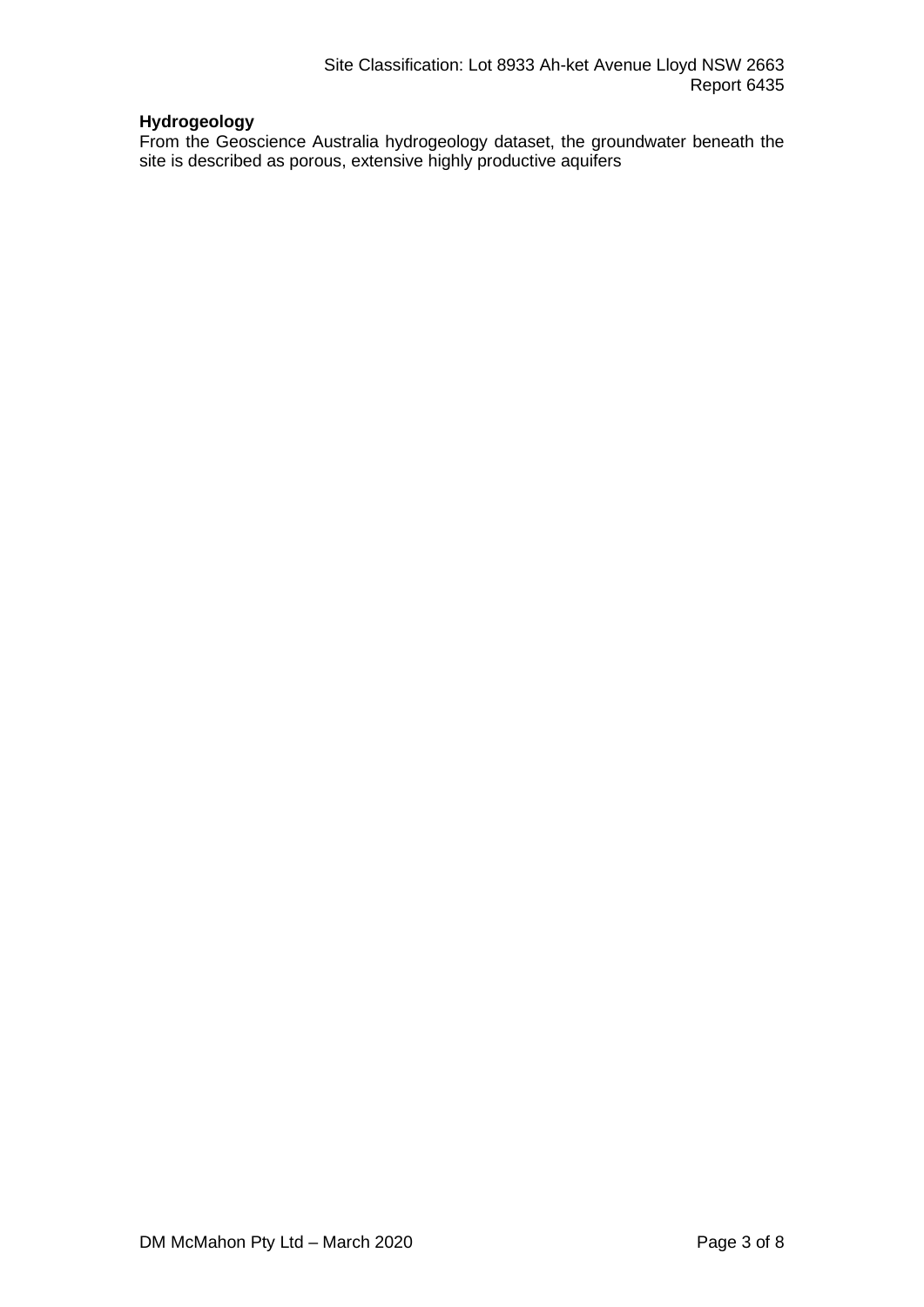# **Site Condition**

Through site investigation, field observations, in situ tests and laboratory analysis the following site geotechnical model has been developed. Details of the general conditions encountered with a field description of the soil, engineering properties and the location of the boreholes can be seen as follows, Table 1, Figure 1.

#### **Table 1:** *Site geotechnical model with field description and observations*

| <b>Soil</b><br><b>Origin</b> | <b>Depth</b><br>(m) | <b>Class</b><br><b>(AS17</b><br>26<br>$-2017$ | Soil Name /<br><b>Description</b> | <b>Grain</b><br><b>Size</b> | <b>Primary</b><br><b>Colour</b>             | <b>Mottle</b><br><b>Colour</b> | Mois-<br>ture | Plas-<br>ticity | <b>Consis-</b><br>tency | <b>Observations</b><br>and/or comments | <b>Engineering</b><br><b>Properties</b> |
|------------------------------|---------------------|-----------------------------------------------|-----------------------------------|-----------------------------|---------------------------------------------|--------------------------------|---------------|-----------------|-------------------------|----------------------------------------|-----------------------------------------|
| <b>Borehole 1</b>            |                     |                                               |                                   |                             |                                             |                                |               |                 |                         |                                        |                                         |
| <b>FILL</b>                  | $0.0 - 0.1$         | <b>CL</b>                                     | <b>CLAY</b>                       | Fine                        | Reddish<br><b>Brown</b>                     | Nil                            | D             | Low             | Firm                    | $\overline{\phantom{a}}$               |                                         |
| <b>FILL</b>                  | $0.1 - 0.3$         | <b>GM</b>                                     | <b>Gravelly SILT</b>              | Fine                        | Light/<br>Pale<br>Yellowish<br><b>Brown</b> | Nil                            | D             | Low             | <b>Stiff</b>            | $\blacksquare$                         |                                         |
| Residual                     | $0.3 - 0.6$         | CI                                            | <b>CLAY</b>                       | Fine                        | Reddish<br><b>Brown</b>                     | Nil                            | D             | Low-<br>Med     | <b>Stiff</b>            | $\overline{\phantom{a}}$               | <b>Ys</b>                               |
| Residual                     | $0.6 - 3.0$         | <b>CI</b>                                     | <b>CLAY</b>                       | Fine                        | Dark<br><b>Brownish</b><br>Yellow           | Nil                            | D             | Low-<br>Med     | <b>Stiff</b>            | $\blacksquare$                         | Expansivity<br>20-40mm                  |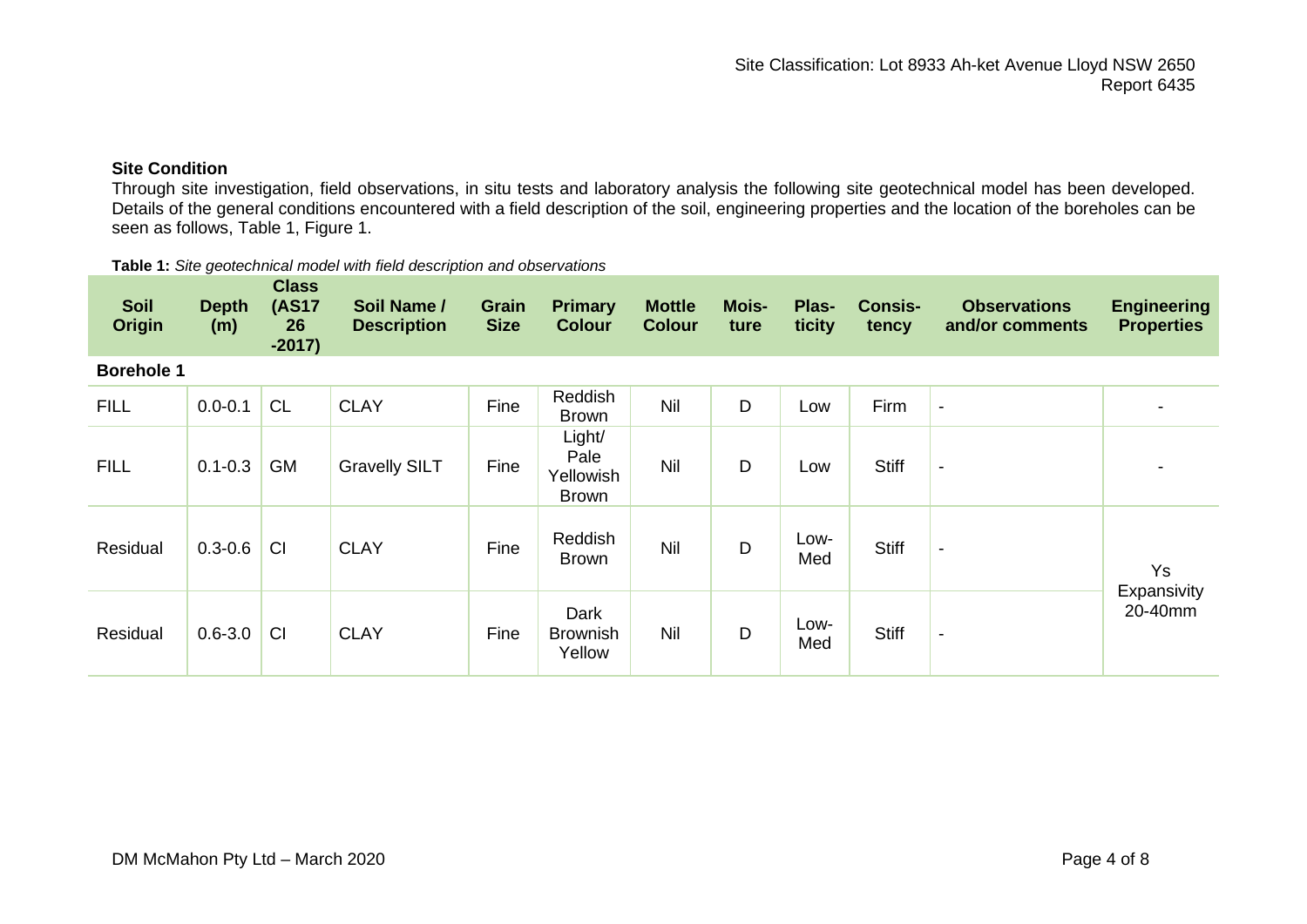

**Figure 1:** *Annotated site plan overlain on aerial photograph depicting borehole locations*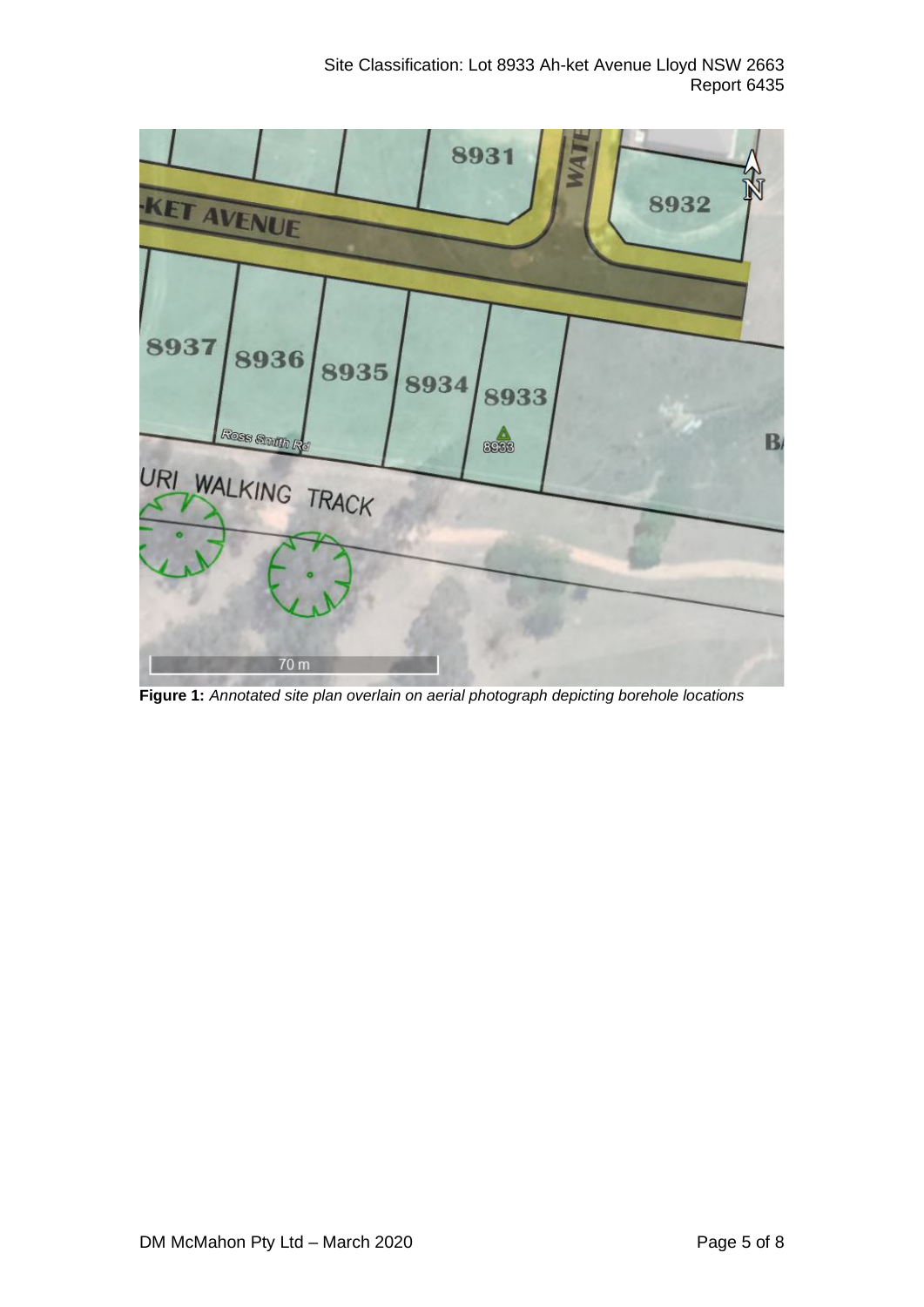### **Site Classification**

Based on the field assessment and laboratory data and assumptions therein the site is classified as **M-D – Moderately reactive clay or silt sites (deep drying), which may experience moderate ground movement from moisture changes** by reference to AS2870:2011.

### **Assumptions**

Site investigation and classification was carried out by reference to AS2870:2011. The proposed building is a single storey residential development.

This classification is based on the footings being founded into the underlying residual 'CI' clay soils. If the footings are not into the specified material the site classification will need to be reassessed.

FILL materials where identified on this report are considered as 'controlled fill' in accordance with AS3798 and can be considered suitable for use as foundation/subgrade. Fill certification report ID 'FC19-06'.

Footings may be founded partly on fill and partly on natural material depending on founding depths. As such, footing design may require careful consideration by the structural engineer to minimise potential differential settlement.

An allowable bearing pressure of up to 50kPa and 100kPa for raft slab beams and strip footings respectively may be adopted.

If more than 0.4m of uncontrolled fill is present or placed, or if depth of excavation within the building area extends more than 0.5m below the existing surface, the above classification will need to be reassessed.

Any earthworks on site will be carried out by reference to AS3798: 2007.

If any unconsolidated or saturated soils are encountered during excavation, or conditions that are not alike the above description, the site supervisor should be informed, the work stopped and this office be contacted immediately for further evaluation.

Where trees and large shrubs are removed from the site all roots are to be removed and voids replaced with compacted fill by reference to AS3798:2007.

The soils investigated are all natural ground and no free groundwater was encountered at the time of the investigation.

Site drainage and vegetation limitations are adhered to as per the CSIRO Foundation Management and Footing Performance: A Homeowner's guide, BTF-2011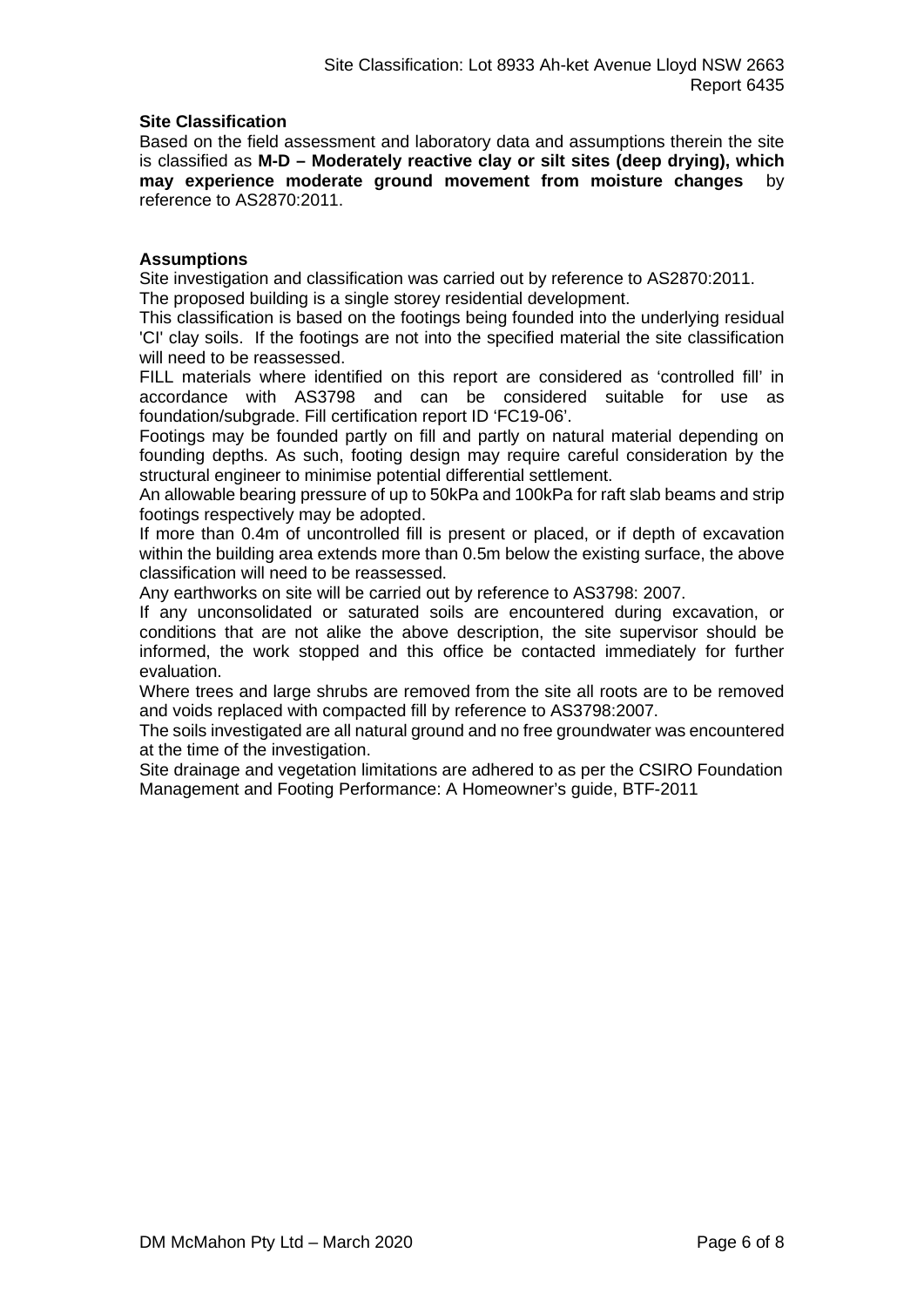# Site Classification: Lot 8933 Ah-ket Avenue Lloyd NSW 2663 Report 6435

| <b>Log Column</b>                |                      | <b>Symbol</b>                                            | <b>Definition</b>                                                                                                                                                                                                                                                                                                                                                                                                          |  |  |  |
|----------------------------------|----------------------|----------------------------------------------------------|----------------------------------------------------------------------------------------------------------------------------------------------------------------------------------------------------------------------------------------------------------------------------------------------------------------------------------------------------------------------------------------------------------------------------|--|--|--|
| Soil Origin                      |                      | <b>TOPSOIL</b>                                           | Mantle of surface and/or near-surface soil often but not always defined by high levels of organic<br>material, both dead and living. Remnant topsoils are topsoils that subsequently been buried by<br>other transported soils. Roots of trees may extend significantly into otherwise unaltered soil and<br>the presence of roots is not a sufficient reason for describing a material as topsoil.                        |  |  |  |
|                                  |                      | <b>FILL</b>                                              | Any material which has been placed by anthropogenic processes                                                                                                                                                                                                                                                                                                                                                              |  |  |  |
|                                  |                      | Alluvial                                                 | Deposited by streams and rivers                                                                                                                                                                                                                                                                                                                                                                                            |  |  |  |
|                                  |                      | Colluvial                                                | Soil and rock debris transported down slope by gravity, with or without the assistance of flowing<br>water and generally deposited in gullies or at the base of slopes. Colluvium is often used to<br>refer to thicker deposits such as those formed from landslides, whereas the term 'slopewash'<br>may be used for thinner and more widespread deposits that accumulate gradually over longer<br>geological timeframes. |  |  |  |
|                                  |                      | Extremely<br>weathered<br>material                       | Formed directly from in situ weathering of geological formations. Although this material is of soil<br>strength, it retains the structure and/or fabric of the parent rock material.                                                                                                                                                                                                                                       |  |  |  |
|                                  |                      | Residual                                                 | Formed directly from in situ weathering of geological formations. These soils no longer retain<br>any visible structure or fabric of the parent soil or rock material                                                                                                                                                                                                                                                      |  |  |  |
| Class                            |                      | GW                                                       | Gravel and gravel-sand mixtures, little to no fines                                                                                                                                                                                                                                                                                                                                                                        |  |  |  |
| (AS1726-<br>2017)                |                      | GP                                                       | Gravel and gravel-sand mixtures, little to no fines, uniform gravels                                                                                                                                                                                                                                                                                                                                                       |  |  |  |
|                                  |                      | GМ<br>Gravel-silt mixtures and gravel-sand-silt mixtures |                                                                                                                                                                                                                                                                                                                                                                                                                            |  |  |  |
|                                  |                      | GC                                                       | Gravel-clay mixtures and gravel-sand-clay mixtures                                                                                                                                                                                                                                                                                                                                                                         |  |  |  |
|                                  |                      | SW                                                       | Sand and gravel-sand mixtures, little to no fines                                                                                                                                                                                                                                                                                                                                                                          |  |  |  |
|                                  | Coarse grained soils | SP                                                       | Sand and gravel-sand mixtures, little to no fines                                                                                                                                                                                                                                                                                                                                                                          |  |  |  |
|                                  |                      | <b>SM</b>                                                | Sand-silt mixtures                                                                                                                                                                                                                                                                                                                                                                                                         |  |  |  |
|                                  |                      | SC                                                       | Sand-clay mixtures                                                                                                                                                                                                                                                                                                                                                                                                         |  |  |  |
|                                  |                      | ML                                                       | Inorganic silt and very fine sand, rock flour, silty or clayey fine sand or silt with low plasticity                                                                                                                                                                                                                                                                                                                       |  |  |  |
|                                  |                      | CL, CI                                                   | Inorganic clays of low to medium plasticity, gravelly clay, sandy clay                                                                                                                                                                                                                                                                                                                                                     |  |  |  |
|                                  |                      | OL                                                       | Organic silt                                                                                                                                                                                                                                                                                                                                                                                                               |  |  |  |
|                                  |                      | MН                                                       | Inorganic silt                                                                                                                                                                                                                                                                                                                                                                                                             |  |  |  |
|                                  | Fine grained soils   | CН                                                       | Inorganic clays of high plasticity                                                                                                                                                                                                                                                                                                                                                                                         |  |  |  |
|                                  |                      | OH                                                       | Organic clay of medium to high plasticity, organic silt                                                                                                                                                                                                                                                                                                                                                                    |  |  |  |
|                                  |                      | Pt                                                       | Peat, highly organic soil                                                                                                                                                                                                                                                                                                                                                                                                  |  |  |  |
| Soil Name/<br><b>Description</b> |                      | SAND                                                     | Coarse grained soil                                                                                                                                                                                                                                                                                                                                                                                                        |  |  |  |
|                                  |                      | <b>SILT</b>                                              | Fine grained soil - low dry strength, low wet toughness and dilatancy                                                                                                                                                                                                                                                                                                                                                      |  |  |  |
|                                  |                      | <b>CLAY</b>                                              | Fine grained soil - high dry strength, high wet toughness and plasticity                                                                                                                                                                                                                                                                                                                                                   |  |  |  |
| <b>Grain Size</b>                |                      | Coarse<br>Medium                                         | >2mm<br>$0.06 - 2mm$                                                                                                                                                                                                                                                                                                                                                                                                       |  |  |  |
|                                  |                      | Fine                                                     | <0.06mm                                                                                                                                                                                                                                                                                                                                                                                                                    |  |  |  |
| <b>Moisture</b>                  |                      | D                                                        | Dry                                                                                                                                                                                                                                                                                                                                                                                                                        |  |  |  |
|                                  |                      | Τ                                                        | <b>Moderately Moist</b>                                                                                                                                                                                                                                                                                                                                                                                                    |  |  |  |
|                                  |                      | М                                                        | Moist                                                                                                                                                                                                                                                                                                                                                                                                                      |  |  |  |
|                                  |                      | W                                                        | Wet                                                                                                                                                                                                                                                                                                                                                                                                                        |  |  |  |
| <b>Plasticity</b>                |                      | Non-plastic                                              | Not applicable                                                                                                                                                                                                                                                                                                                                                                                                             |  |  |  |
|                                  |                      | Low                                                      | Only slight pressure is required to roll the thread of soil near the plastic limit. The thread and<br>lump are weak and soft. The dry specimen crumbles into powder with some finger pressure.                                                                                                                                                                                                                             |  |  |  |
|                                  |                      | Medium                                                   | Medium pressure is required to roll the thread of soil to near the plastic limit. The thread and<br>lump have medium stiffness. The dry specimen breaks into pieces or crumbles with<br>considerable finger pressure.                                                                                                                                                                                                      |  |  |  |
|                                  |                      | High                                                     | Considerable pressure is required to roll the thread to near the plastic limit. The thread and the<br>lump have very high stiffness. The dry specimen cannot be broken with finger pressure.<br>Specimen will break into pieces between thumb and a hard surface.                                                                                                                                                          |  |  |  |
| <b>Consistency</b>               |                      | Very Soft (VS)                                           | Exudes between fingers when squeezed in hand                                                                                                                                                                                                                                                                                                                                                                               |  |  |  |
|                                  |                      | Soft (S)                                                 | Can be moulded by light finger pressure                                                                                                                                                                                                                                                                                                                                                                                    |  |  |  |
|                                  |                      | Firm $(F)$                                               | Can be moulded by strong finger pressure                                                                                                                                                                                                                                                                                                                                                                                   |  |  |  |
|                                  |                      | Stiff (St)                                               | Cannot be moulded by fingers                                                                                                                                                                                                                                                                                                                                                                                               |  |  |  |
|                                  |                      | Very Stiff (VSt)                                         | Can be indented by thumb nail                                                                                                                                                                                                                                                                                                                                                                                              |  |  |  |
|                                  |                      | Hard (H)                                                 | Can be indented by thumb nail with difficulty                                                                                                                                                                                                                                                                                                                                                                              |  |  |  |
|                                  |                      | Friable (Fr)                                             | Can be easily crumbled or broken into small pieces by hand                                                                                                                                                                                                                                                                                                                                                                 |  |  |  |

# **Notes Relating to Results**